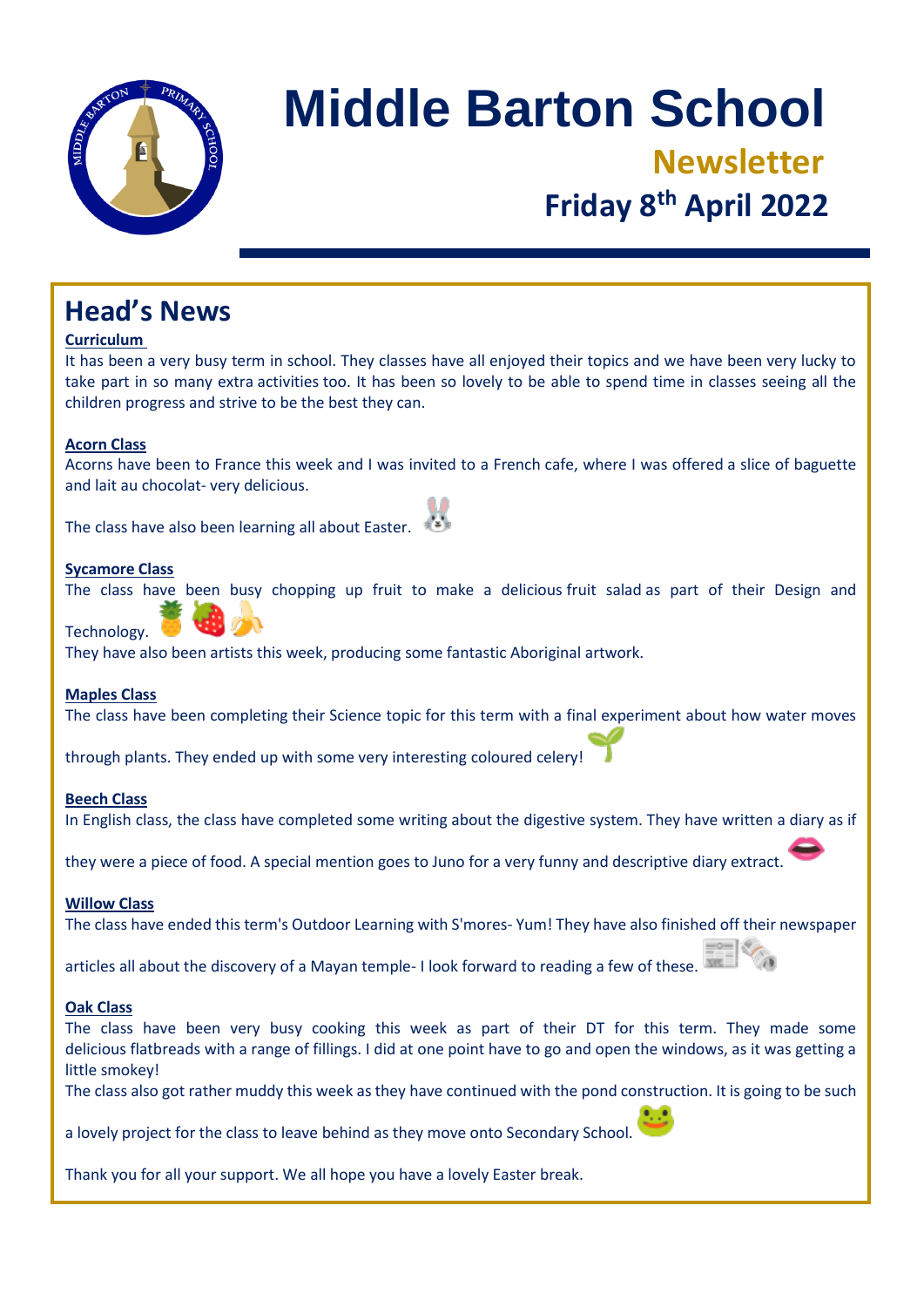### **Job Opportunities**

There are a range of job opportunities currently available across the Trust – please visit <https://riverlearningtrust.org/recruitment/> for further details

### **FOMBS**

**FOMBS would like to say a big Thank You to everyone who supported our Easter Trail! And also thank you to our additional helpers before and at the event. An update on funds raised to follow in subsequent newsletter... We hope you all had loads of fun!**



### **Morning run**

Congratulations to the following children who have been awarded these certificates this week, even though we were rained off one day:

Half Marathon – John

Marathon – Harris

Two Marathons – Henry

Three-and-a-Half Marathons – Nate F, Jamie

The number of participants remains stable in the fifties, and I am pleased to see more members of Oak class making a final effort before they leave us in July... perhaps they will take a certificate or two home with them? Sycamore class continue to accrue laps in PE lessons, and Willow class deserve a special mention for consistently fielding at least three-quarters of their class members!

Special mentions go to: Jane, Elise, Tahlia, Harry C, Oscar H, Roxy, Harry B, Rose, Tom H, Georgie, Alex J, Mia, Freddie C, George, Phoebe, James, Oscar G, Mollie and Stanley.

Star of the Week: Finlay

| Your kindness is powerful - View online                                                                                                                                      |  |
|------------------------------------------------------------------------------------------------------------------------------------------------------------------------------|--|
| <b>BritishRedCross</b>                                                                                                                                                       |  |
| <b>THANKS FOR YOUR DONATION</b>                                                                                                                                              |  |
| Hi Toby Bellinger & Lachie Ingram,                                                                                                                                           |  |
| We just wanted to say that we've received your donation of £614.53 to our Ukraine<br><b>Crisis Appeal.</b>                                                                   |  |
| Your gift will allow us to keep supporting people caught up in this crisis, and help<br>those affected get food, clean water, shelter, medicines and basic medical supplies. |  |
| Situations like this are extremely challenging. But support like this, from you, is a<br>reminder of the kindness and generosity that there is in the world.                 |  |
| Thank you again.                                                                                                                                                             |  |
| The emergency appeal team,<br><b>British Red Cross</b>                                                                                                                       |  |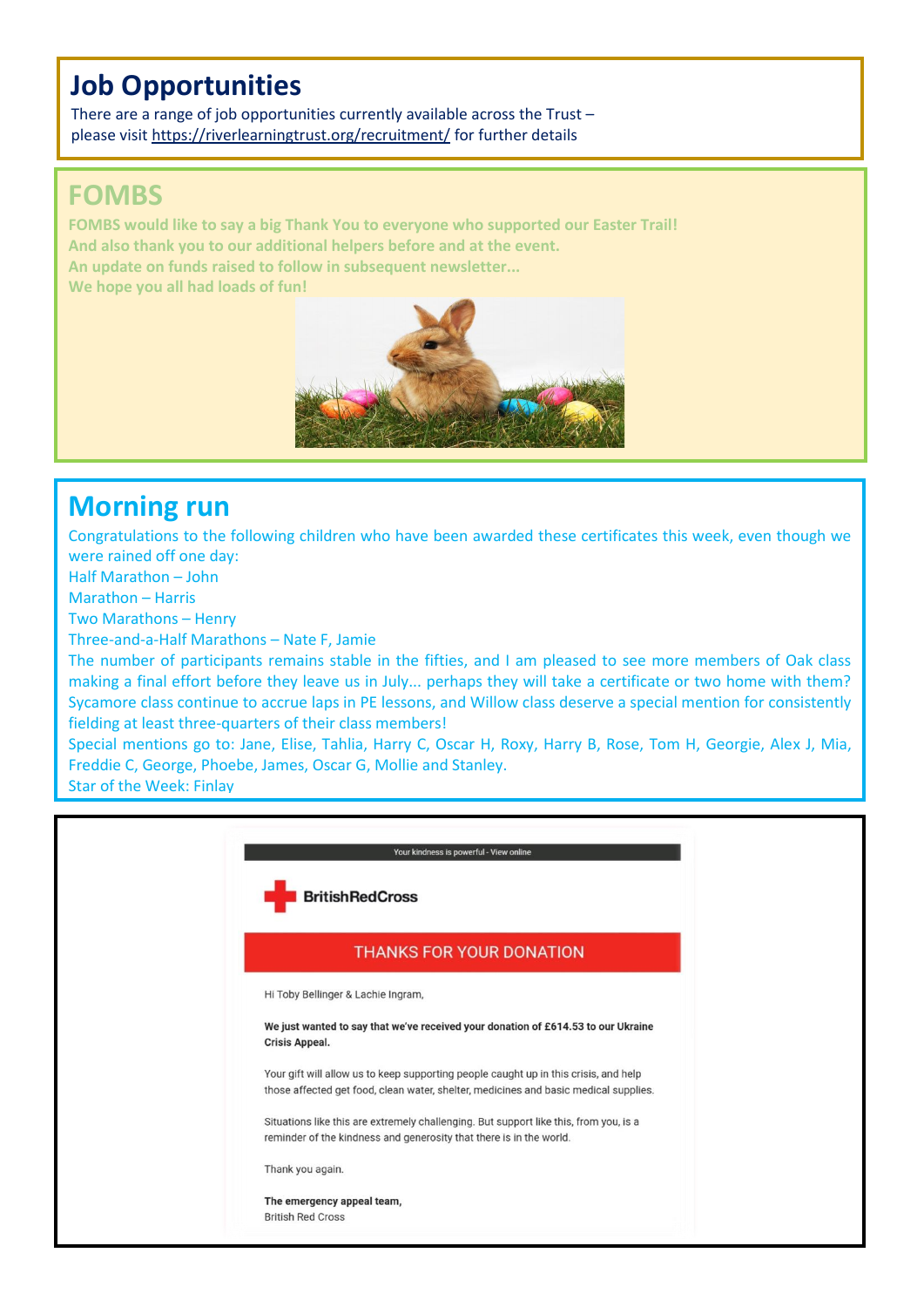### **Oaks Pond construction.**



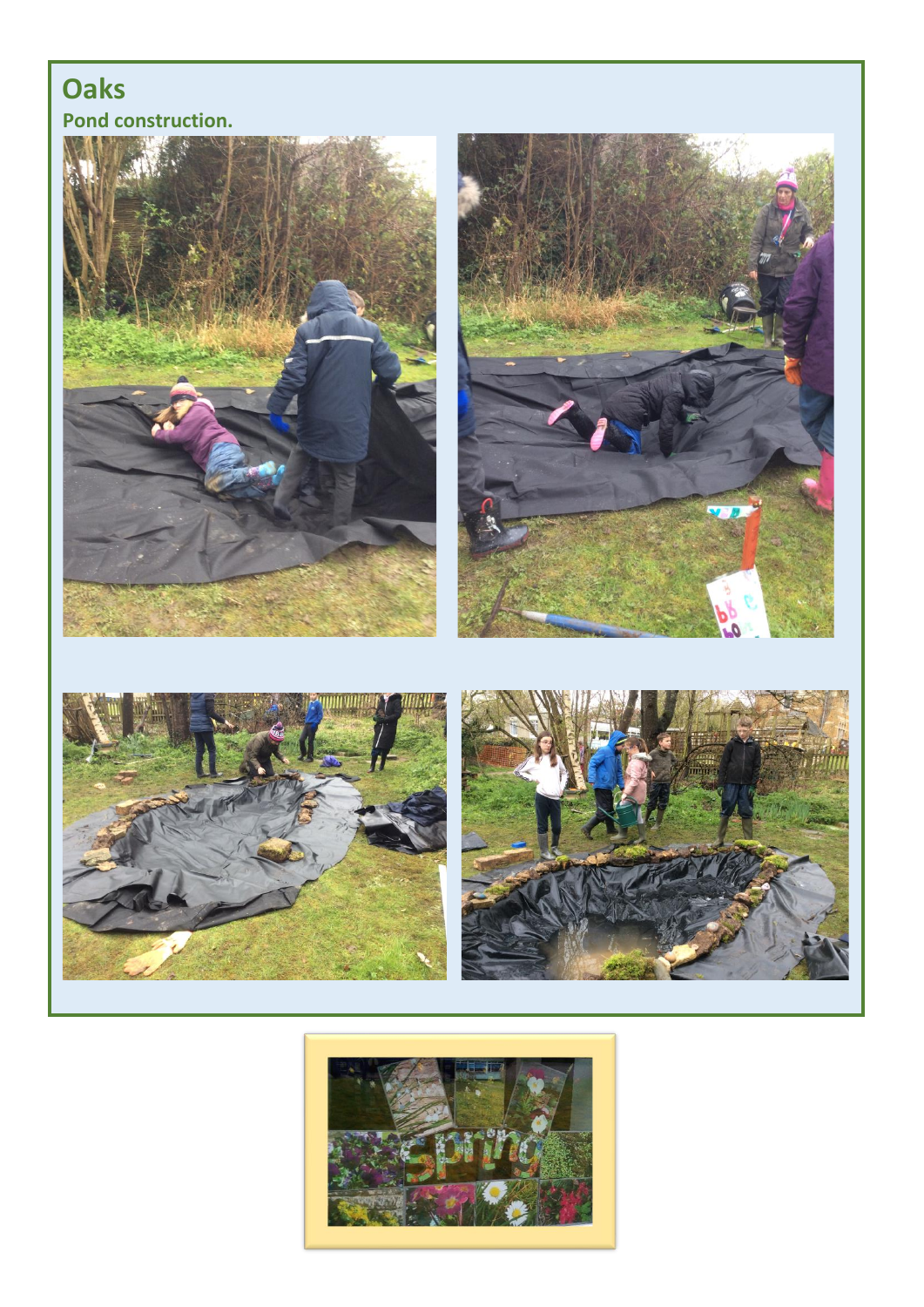## **Dojo points These are being held over to next term**